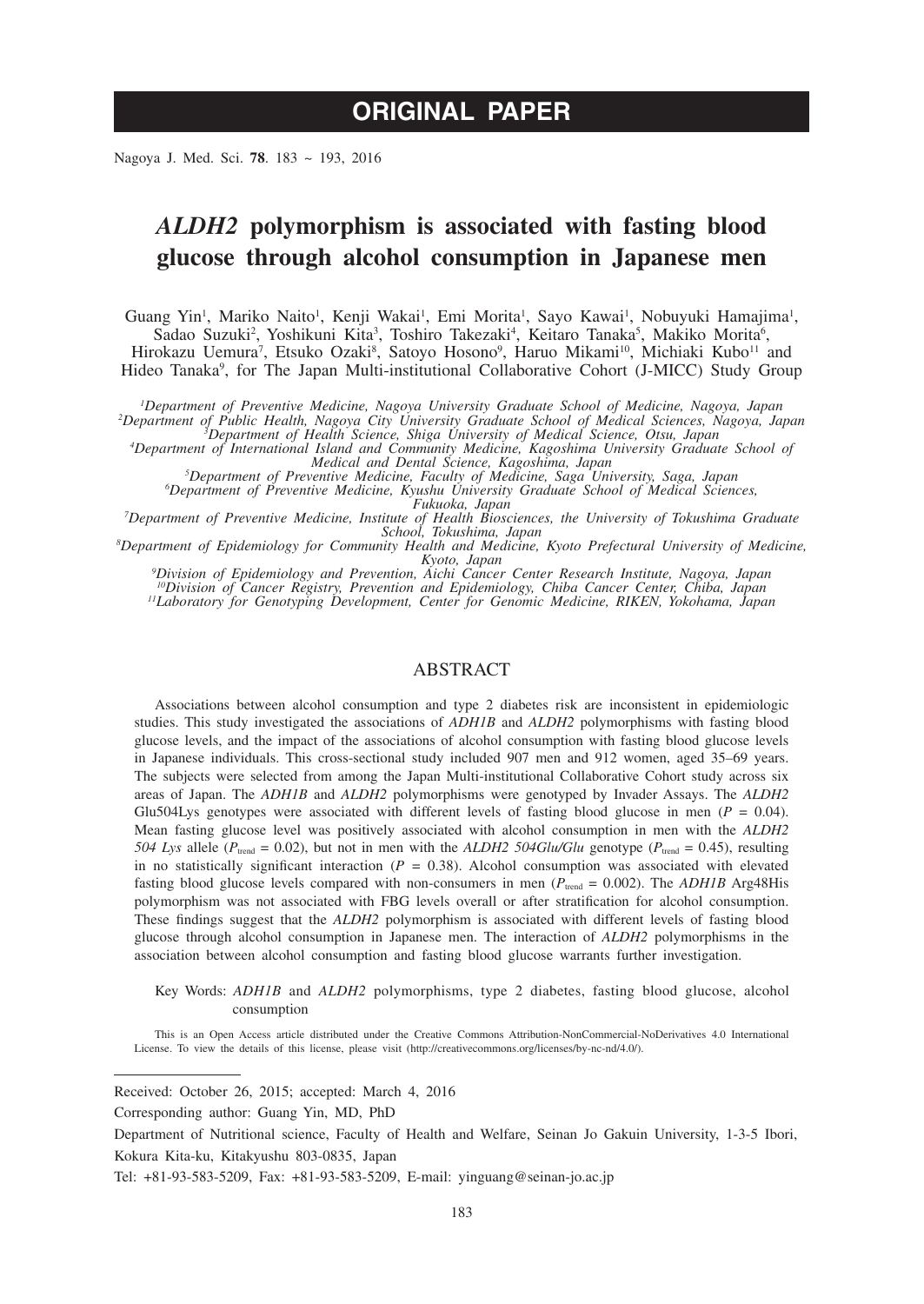### INTRODUCTION

Associations between alcohol consumption and type 2 diabetes risk are inconsistent in epidemiologic studies. In a meta-analysis of 15 prospective cohort studies performed worldwide, moderate alcohol consumption was associated with a decreased risk of type 2 diabetes, whereas high alcohol consumption was not<sup>1)</sup>. In contrast, a systematic review of five prospective cohort studies in Japan reported that moderate alcohol consumption was associated with an increased risk of type 2 diabetes in subjects with a low body mass index  $(BMI)^2$ . These inconsistent results may be due to different genetic susceptibilities to alcohol exposure between different populations. Therefore, it is necessary to investigate the possible associations between fasting blood glucose (FBG) levels and polymorphisms in *ADH1B* or *ALDH2*, taking into account alcohol consumption.

Alcohol is primarily oxidized to acetaldehyde by alcohol dehydrogenase (ADH) enzymes. Acetaldehyde is further oxidized to acetate by aldehyde dehydrogenase (ALDH) enzymes. Functional polymorphisms are found in the genes encoding *ADH1B*, affecting alcohol consumption in humans<sup>3, 4)</sup>. The *ADH1B* Arg48His polymorphism (rs1229984) greatly affects enzyme activity, as the *48His* allele is associated with faster oxidation of ethanol. The *ADH1B 48His* allele is fairly common in Asian populations and rare in Caucasian populations. *ALDH2* is the gene encoding mitochondrial ALDH, which contributes the majority of acetaldehyde oxidation in the human liver, and contains a functional polymorphism of Glu504Lys (rs671), with the minor *504Lys* allele resulting in an inactive form. The minor allele of *ALDH2 504Lys* is mainly found in Asian populations<sup>5, 6)</sup>.

Several studies in Japan have investigated the associations between these alcohol-related genetic polymorphisms and glucose metabolism and type 2 diabetes. A study has found elevated fasting plasma glucose levels in men with the *ADH1B 48Arg/Arg* genotype who consumed  $\geq 10$  g of alcohol per day<sup>7</sup>. Another study reported that fasting plasma insulin levels are lower in subjects with the *ADH1B 48Arg* allele than in subjects with the 48His/His genotype<sup>8</sup>). Our previous study showed that the *ADH1B* His48Arg polymorphism modified the association between alcohol consumption and type 2 diabetes in middle-aged Japanese men<sup>9</sup>, but the sample size was small. In terms of the *ALDH2* Glu504Lys polymorphism, the *ALDH2 504Lys* allele was associated with impaired glycemic control, as assessed by hemoglobin  $A_{1c}$  concentrations, in Japanese patients with type 2 diabetes and habitual light-to-moderate alcohol consumption<sup>10</sup>. Another study reported that the *ALDH2 504Lys* allele was associated with elevated levels of fasting plasma glucose in Japanese women who consumed  $\geq 5$  g of alcohol per day<sup>7</sup>. Our previous study reported that the *ALDH2 504Lys* allele is associated with a decreased risk of type 2 diabetes<sup>9</sup>. However, the study did not have enough statistical power to assess the interactions.

Two studies mentioned that the association of some gene polymorphisms with type 2 diabetes mellitus was sex-specific in Japanese individuals<sup>7, 11)</sup>. The present study therefore examined the association of the *ADH1B* and *ALDH2* polymorphisms to FBG levels in a cross-sectional study in Japanese by sex, focusing on effect modifications by gene-environment interactions.

### MATERIAL AND METHODS

#### *Study population*

The study subjects were among participants in the Japan Multi-institutional Collaborative Cohort (J-MICC) study. The design of the J-MICC study and the characteristics of the participants in the present cross-sectional study are described in more detail elsewhere<sup>12, 13</sup>). In brief, the subjects were enrolled across 10 study areas (Chiba, Shizuoka, Okazaki, Aichi Cancer Center,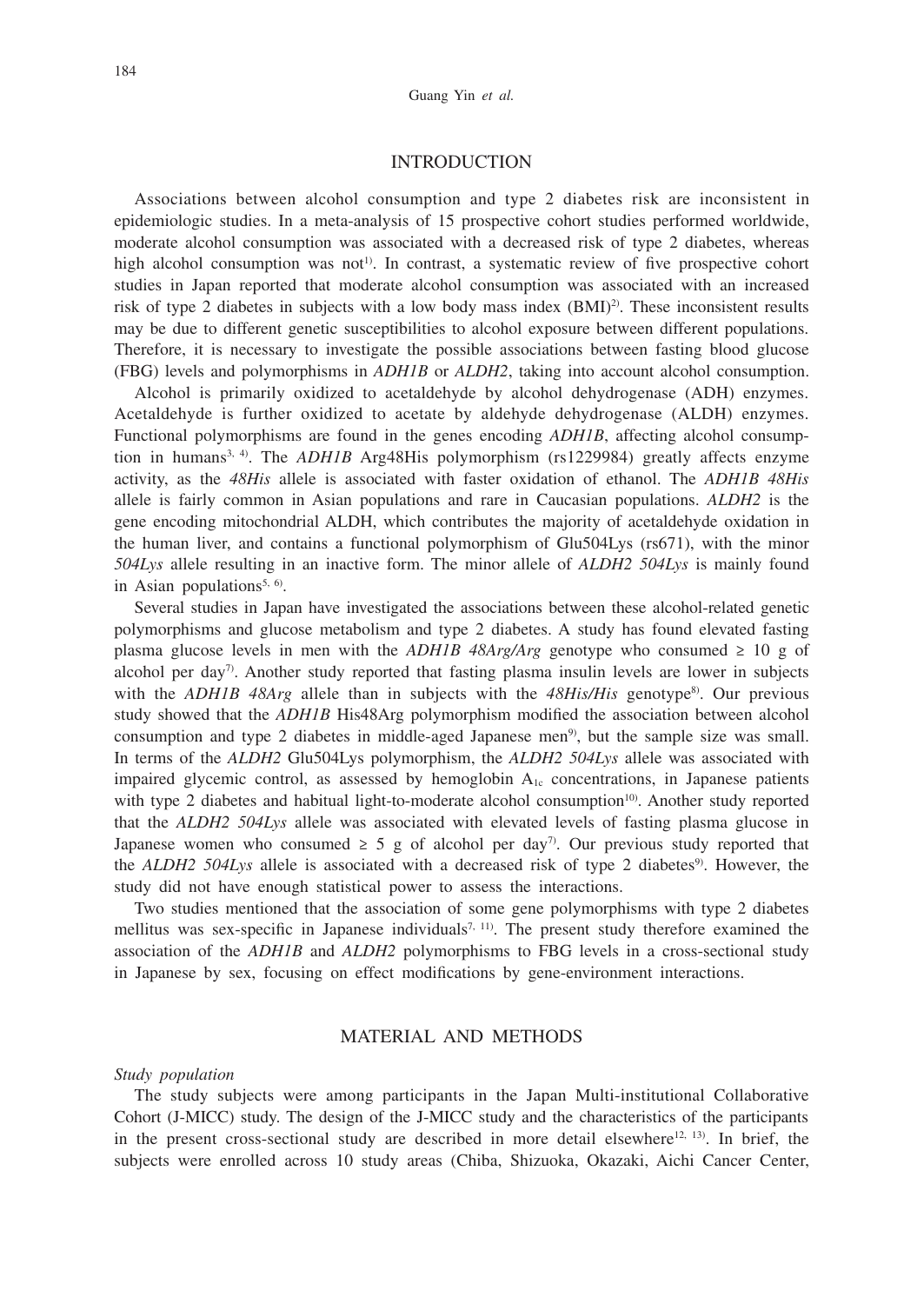Takashima, Kyoto, Tokushima, Fukuoka, Saga, and Amami) in Japan between 2004 and 2008. The subjects for the cross-sectional study comprised about 500 participants enrolled consecutively and arbitrarily in each area of the J-MICC study, except in two areas, where fewer participants had been recruited. Of them, individuals aged 35–69 years enrolled across six areas (Shizuoka, Okazaki, Takashima, Kyoto, Tokushima, and Amami) that had collected baseline blood glucose data were included in this analysis.

The present study included 2415 subjects. Of these, 596 subjects were excluded for the following reasons: non-fasting blood samples (individuals had a meal within 3 h of blood sampling,  $n = 180$ ), history of diabetes ( $n = 83$ ), chronic hepatitis or liver cirrhosis ( $n = 49$ ), fatty liver (n  $=186$ ), history of cardiovascular or cerebrovascular disease (n = 78), history of cancer (n = 15), and missing measurements of blood glucose levels  $(n = 5)$ . Therefore, a total of 1819 subjects (907 men and 912 women) were included in the present analysis.

The protocol for the J-MICC Study was approved by the ethics committees of Nagoya University School of Medicine and at the other participating institutions. All of the study subjects gave written informed consent before participating in this study.

#### *Lifestyle questionnaire and clinical characteristics*

Subjects completed a questionnaire to record alcohol consumption, smoking habits, physical activity, diseases under current or previous treatment, family history of selected diseases, and other lifestyle habits. Current alcohol consumers were defined as subjects who reported consuming alcoholic beverages at least once a month. Past and current drinkers were asked to state the age at which they began drinking habitually. Current alcohol consumers also stated the frequency and amount of consumption for six alcoholic beverages (sake, shochu, chuhai, beer, whisky, and wine). The frequency of consumption options was recorded as almost never, 1–3 times/month, 1–2 times/week, 3–4 times/week, 5–6 times/week or daily. The subjects were also asked to state the amount of each beverage consumed. Daily ethanol intake was estimated for current alcohol consumers based on the frequencies and amount of each type of alcoholic beverage consumed over the past year. Regarding smoking status, participants were asked whether they had ever smoked, the age when they started smoking (for ever smokers), and the age when they quit smoking (for former smokers). Weekly and daily frequency of coffee consumption and the number of cups of coffee consumed per day were also recorded.

Regarding physical activity, participants were asked about work-related activity (including domestic housework) and leisure-time activity. For work-related activity, participants reported the amount of time spent per day in sedentary activity, standing, walking, and performing strenuous labor using one of eight options: never, < 1, 1–2.9, 3–4.9, 5–6.9, 7–8.9, 9–10.9, or  $\geq 11$  h. For leisure-time activity, the frequency and amount of time per occasion were ascertained for three categories of exercise intensity (light activity: resulting in no shortness of breath, moderate activity: causing shortness of breath but not preventing speaking, and heavy activity: causing shortness of breath and difficulty in speaking). The frequency was recorded as never, 1–3 times/ month,  $1-2$  times/week,  $3-4$  times/week, and  $\geq 5$  times/week. The duration of each activity was recorded as < 30 min, 30–59 minutes, 1–1.9 h, 2–2.9 h, 3–3.9 h, and  $\geq$  4 h. The intensity of each physical activity was determined in terms of the metabolic equivalent (MET) value (workrelated activity: sedentary activity, 0; standing, 0; walking, 3.0; and strenuous labor, 4.5 METs; leisure-time activity: light, 3.4; moderate, 7; and heavy, 10 METs). Work-related and leisure-time physical activities were each expressed as the total number of METs multiplied by the duration of each activity per week (MET-h/week). The subjects also stated whether they had parental history of diabetes mellitus (i.e., yes, no, or unknown).

Clinical data, including height, weight, and blood glucose were measured using routine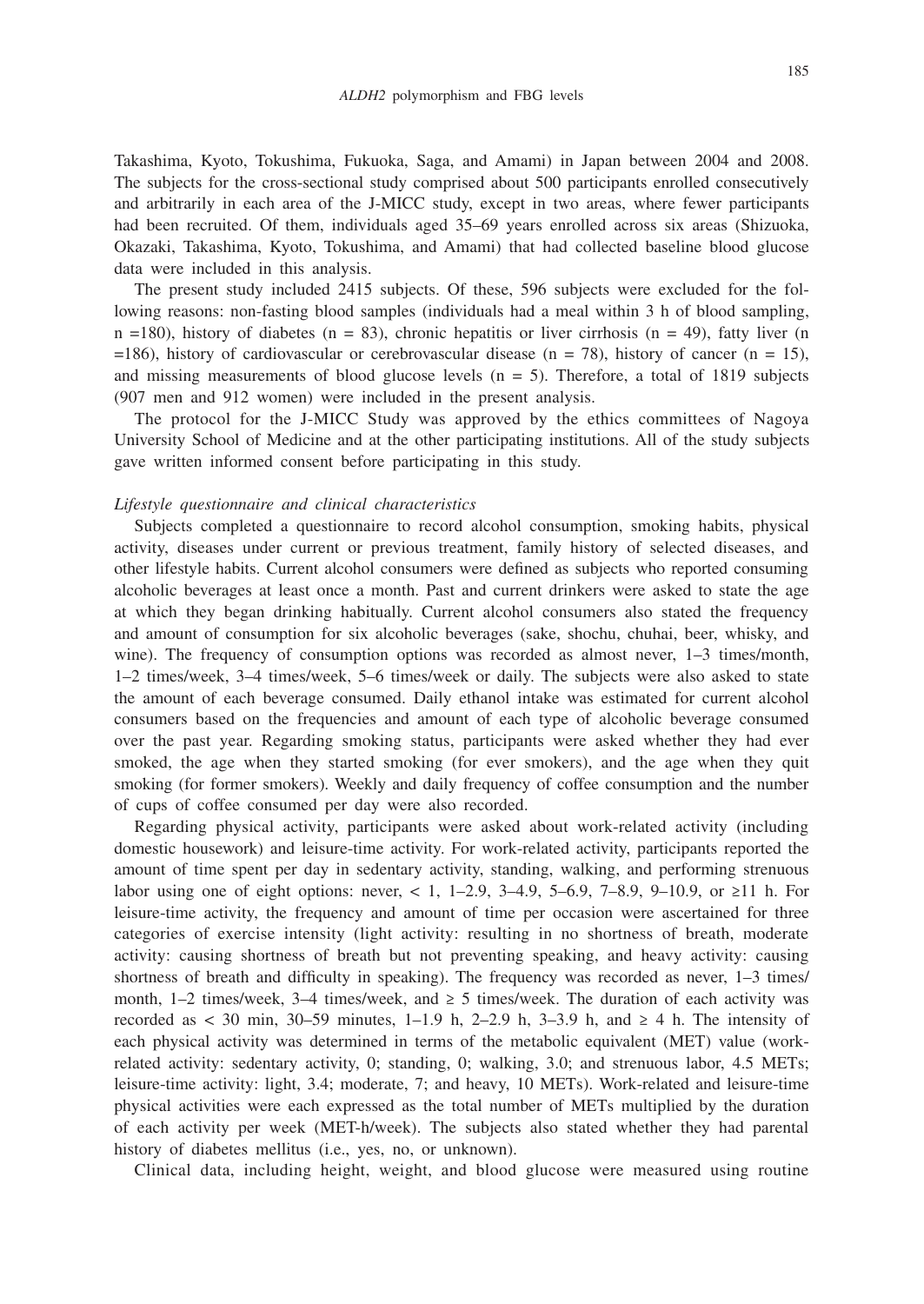#### Guang Yin *et al.*

methods. BMI  $(kg/m<sup>2</sup>)$  was calculated as weight  $(kg)/height$  (m<sup>2</sup>). Because blood glucose returns to near fasting levels approximately 3 h after a meal<sup>14</sup>), the samples that were collected  $\geq 3$  h after the last meal were defined as fasting samples in this study.

#### *Genotyping*

DNA was extracted from buffy coat fractions using a BioRobot M48 Workstation (Qiagen Group, Tokyo, Japan) at the central office of the J-MICC study. The *ADH1B* Arg48His and *ALDH2* Glu504Lys polymorphisms were genotyped using the multiplex polymerase chain reaction (PCR)-based Invader assay15) (Third Wave Technologies, Madison, WI) at the Laboratory for Genotyping Development, Center for Genomic Medicine, RIKEN, Japan.

## *Statistical analysis*

Departure of the genotype distribution from the Hardy–Weinberg equilibrium was tested using the  $\chi^2$  test with one degree of freedom. The characteristics of the study subjects according to *ADH1B* and *ALDH2* genotypes were statistically analyzed using  $\chi^2$  tests for proportions, analysis of covariance for means, and the Kruskal–Wallis test for medians. Associations of genetic polymorphisms with FBG levels were evaluated using analysis of variance or covariance. Analyses were adjusted for age, area (Shizuoka and Okazaki = 0, Kyoto and Takashima = 1, Tokushima  $= 2$ , Amami  $= 3$ ), BMI, smoking, alcohol consumption, coffee consumption, physical activity, and parental history of diabetes mellitus (no  $= 0$ , unknown  $= 1$ , yes  $= 2$ ). All of the factors included for adjustment were entered as continuous variables, except for area and parental history of diabetes mellitus. Trends for associations were tested by linear regression analysis using an ordinal score for the variable of interest. Alcohol consumption was stratified as never, past consumption, and current consumption. Because 1 go of Japanese sake is equal to about 23 g ethanol, the amount of alcohol consumed was classified as < 23.0, 23.0–45.9, and  $\geq 46.0$  g/ day for men, or as < 11.5, 11.5–22.9, and  $\geq$  23.0 g/day for women. BMI was stratified for < 22.5, 22.5–24.9, 25.0–27.4, and  $\geq 27.5$  kg/m<sup>2</sup>. Interactions were evaluated using linear regression analysis (for example: Multiplying the variable that summarizes the drinking and the variable that summarizes the *ALDH2* genotypes, put into a linear regression model). Statistical significance was declared if the two-sided *P*-value was < 0.05. All statistical analyses were performed using SAS version 9.1 (SAS Institute Inc., Cary, NC).

#### RESULTS

The *ADH1B* Arg48His and *ALDH2* Glu504Lys genotypes were not determined in three and one subjects, respectively. The genotype distributions of the *ADH1B* and *ALDH2* polymorphisms in individual subjects were in agreement with the Hardy–Weinberg equilibrium (*ADH1B*: *P* = 0.88 for men,  $P = 0.60$  for women;  $ALDH2$ :  $P = 0.18$  for men,  $P = 0.32$  for women).

Selected characteristics of the study subjects stratified by *ADH1B* Arg48His and *ALDH2* Glu504Lys genotypes are summarized in Table 1. BMI and alcohol intake were greater in subjects with the *ADH1B 48Arg/Arg* or *ALDH2 504Glu/Glu* genotypes compared with each *ADH1B 48His* allele and *ALDH2 504Lys* allele, respectively, in men and women. Coffee consumption was higher in men with the *ALDH2 504Lys* allele, but lower in women with this allele. Parental history of diabetes mellitus was less frequent in women with the *ALDH2 504Glu/Lys* genotype. Age, smoking, and physical activity did not vary among subjects with these polymorphisms.

The *ADH1B* Arg48His polymorphism was not associated with FBG levels in either men or women. By contrast, the *ALDH2 504Lys* allele was associated with lower FBG levels compared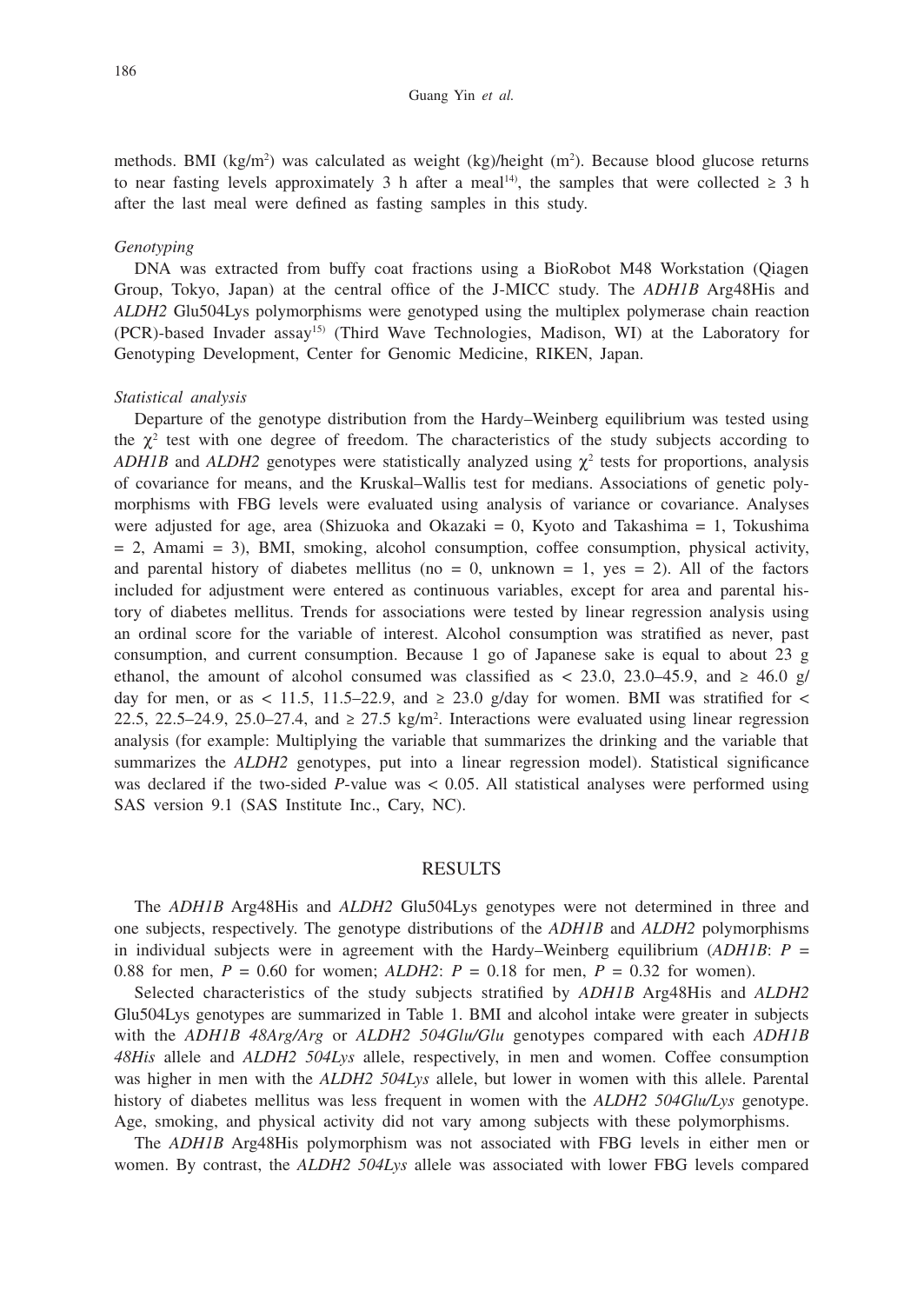|                                                   |                | $ADHIB$ Arg48His <sup>a</sup> |                | $P$ -value $\frac{b}{2}$ | ALDH2 Glu504Lys <sup>a</sup><br>$P$ -value $\frac{b}{2}$ |                |                 |              |  |
|---------------------------------------------------|----------------|-------------------------------|----------------|--------------------------|----------------------------------------------------------|----------------|-----------------|--------------|--|
| Characteristics                                   | His/His        | His/Arg                       | Arg/Arg        |                          | Glu/Glu                                                  | Glu/Lys        | Lys/Lys         |              |  |
| Men                                               | $(n = 515)$    | $(n = 338)$                   | $(n = 54)$     |                          | $(n = 499)$                                              | $(n = 337)$    | $(n = 71)$      |              |  |
| Age, mean (SD)                                    | 54.7 (9.2)     | 55.4 (9.3)                    | 55.5(9.4)      | 0.57                     | 54.6(9.1)                                                | 55.4 (9.2)     | 56.3(10.1)      | 0.21         |  |
| BMI $(kg/m2)$ , mean $(SD)$                       | 23.2(2.8)      | 23.6(2.9)                     | 24.4(3.0)      | 0.004                    | 23.6(3.0)                                                | 23.3(2.8)      | 22.8(2.3)       | 0.06         |  |
| Ever-smoking, $N$ (%)                             | 362 (70.3)     | 238 (70.4)                    | 41 (75.9)      | 0.68                     | 340 (68.1)                                               | 252 (74.8)     | 49(69.0)        | 0.11         |  |
| Cigarette-vears, median (IOR) °                   | 520 (280-810)  | 490 (280-780)                 | 660 (340-880)  | 0.53                     | 540 (270-820)                                            | 500 (290-780)  | 510 (272-800)   | 0.96         |  |
| Current alcohol consumption, (%)                  | 400 (77.8)     | 263 (77.8)                    | 46 (85.2)      | 0.44                     | 460 (92.2)                                               | 245 (72.9)     | 4(5.6)          | ${}< 0.0001$ |  |
| Alcohol consumption (g/day), median (IQR) $d$     | $25(12-46)$    | $25(12-51)$                   | $35(13-55)$    | 0.40                     | $31(15-55)$                                              | $17(7-34)$     | $6(2-9)$        | < 0.0001     |  |
| Coffee consumption (cups/day), median (IQR)       | $1.5(0.3-2.0)$ | $1.5(0.3-3.0)$                | $1.5(0.1-1.6)$ | 0.70                     | $1.0(0.1-1.6)$                                           |                | $1.5(0.5-3.0)$  | 0.01         |  |
| MET-h/week, median (IQR)                          | $10(5-21)$     | $9(5-20)$                     | $12(4-22)$     | 0.50                     | $10(5-21)$                                               | $9(4-20.5)$    | $12(6-23)$      | 0.19         |  |
| Parental diabetes mellitus, N (%)                 | 64 (12.4)      | 50(14.8)                      | 5(9.3)         | 0.42                     | 65(13.0)                                                 | 48 (14.2)      | 6(8.8)          | 0.42         |  |
| Women                                             | $(n = 514)$    | $(n = 343)$                   | $(n = 52)$     |                          | $(n = 547)$                                              | $(n = 311)$    | $(n = 53)$      |              |  |
| Age, mean (SD)                                    | 55.2(9.2)      | 55.0 (8.6)                    | 55.3 (8.4)     | 0.93                     | 55.4 (8.9)                                               | 54.8 (9.0)     | 54.8 (9.4)      | 0.62         |  |
| BMI (kg/m <sup>2</sup> ), mean (SD)               | 22.8(3.3)      | 22.7(3.2)                     | 23.9(3.5)      | 0.03                     | 23.0(3.3)                                                | 22.6(3.3)      | 22.1(2.7)       | 0.054        |  |
| Ever-smoking, $N$ (%)                             | 40(7.8)        | 22(6.4)                       | 4(7.7)         | 0.75                     | 35(6.4)                                                  | 28(9.0)        | 3(5.7)          | 0.33         |  |
| Cigarette-years, median (IQR) c                   | 340 (160-560)  | 227 (140-435)                 | 800 (240-840)  | 0.17                     | 332 (164-568)                                            | 340 (160-620)  | $105(12 - 270)$ | 0.24         |  |
| Current alcohol consumption, N (%)                | 174 (33.9)     | 128 (37.3)                    | 25(48.1)       | 0.10                     | 260(47.5)                                                | 66 (21.2)      | 2(3.8)          | ${}< 0.0001$ |  |
| Alcohol consumption ( $g$ /day), median (IQR) $d$ | $5(3-14)$      | $5(2-10)$                     | $10(5-14)$     | 0.046                    | $6(3-14)$                                                | $4(2-7)$       | $2(0-5)$        | 0.01         |  |
| Coffee consumption (cups/day), median (IQR)       | $1.5(0.3-1.6)$ | $1.5(0.3-1.6)$                | $1.5(0.3-3.0)$ | 0.53                     | $1.5(0.5-1.6)$                                           | $1.5(0.3-2.3)$ | $0.8(0.1-2.0)$  | 0.02         |  |
| MET-h/week, median (IQR)                          | $10(5-21)$     | $11(6-19)$                    | $8(5-18)$      | 0.50                     | $10(5-20)$                                               | $9(6-19)$      | $12.5(6-22)$    | 0.55         |  |
| Parental diabetes mellitus, N (%)                 | 79 (15.4)      | 59 (17.2)                     | 5(9.6)         | 0.35                     | 100(18.3)                                                | 33 (10.6)      | 11(20.8)        | 0.007        |  |

**Table 1** Characteristics of the study subjects according to *ADH1B* and *ALDH2* genotype

BMI, body mass index; IQR, interquartile range; SD, standard deviation; N, number; TC, total cholesterol; HDL, high-density lipoprotein.

a) The genotype was not determined for three subjects for *ADH1B* and one subject for *ALDH2*.

 $\delta$ <sup>b</sup>)  $\chi^2$  tests for proportions, analysis of variance for means, and the Kruskal–Wallis test for medians.

c) Among ever-smokers.

d) Among current alcohol consumers (current alcohol consumers were defined as subjects who reported consuming alcoholic beverages at least once a month).

|                               |     |              | Men           |               | Women |           |               |               |  |  |
|-------------------------------|-----|--------------|---------------|---------------|-------|-----------|---------------|---------------|--|--|
| Genotype                      |     | Crude mean   | Adjusted mean | Adjusted mean |       | Crude     | Adjusted mean | Adjusted mean |  |  |
|                               | N   | (SE)         | $(SE)$ b      | (SE)          | N     | mean (SE) | $(SE)$ b      | (SE)          |  |  |
| $ADHIB$ Arg48His <sup>a</sup> |     |              |               |               |       |           |               |               |  |  |
| His/His                       | 515 | 98.2(0.5)    | 98.3(0.5)     | 98.2(0.5)     | 514   | 92.4(0.5) | 92.7(0.4)     | 92.6(0.4)     |  |  |
| Arg/His                       | 338 | 99.0(0.6)    | 98.3(0.6)     | 98.2(0.6)     | 343   | 94.0(0.6) | 93.2(0.5)     | 93.2(0.5)     |  |  |
| Arg/Arg                       | 54  | 99.6(1.6)    | 99.0(1.5)     | 99.4 (1.7)    | 52    | 95.2(1.5) | 93.1(1.2)     | 92.9(1.3)     |  |  |
| $P$ -value $d$                |     | 0.51         | 0.89          | 0.75          |       | 0.04      | 0.69          | 0.66          |  |  |
| ALDH2 Glu504Lys <sup>a</sup>  |     |              |               |               |       |           |               |               |  |  |
| Glu/Glu                       | 499 | 99.9(0.5)    | 99.2(0.5)     | 99.1(0.5)     | 547   | 93.6(0.5) | 92.9(0.4)     | 92.8(0.4)     |  |  |
| Glu/Lys                       | 337 | 97.7(0.6)    | 97.8 (0.6)    | 97.8(0.6)     | 311   | 92.9(0.6) | 93.2(0.5)     | 93.3(0.5)     |  |  |
| Lys/Lys                       | 71  | 93.9(1.4)    | 95.4(1.3)     | 95.6(1.3)     | 53    | 90.5(1.5) | 90.9(1.2)     | 91.1(1.2)     |  |  |
| $P$ -value $d$                |     | ${}< 0.0001$ | 0.01          | 0.04          |       | 0.23      | 0.13          | 0.21          |  |  |

**Table 2** Associations of *ADH1B* and *ALDH2* polymorphisms with fasting blood glucose levels in men and women

N, number; SE, standard error.

a) The genotype was not determined for three subjects for *ADH1B* and one subject for *ALDH2*.

b) Adjusted for age, area, body mass index, smoking, coffee consumption, physical activity, and parental diabetes mellitus.

c) Adjusted for age, area, body mass index, smoking, alcohol consumption, coffee consumption, physical activity, and parental diabetes mellitus.

d) Analysis of variance or covariance for means.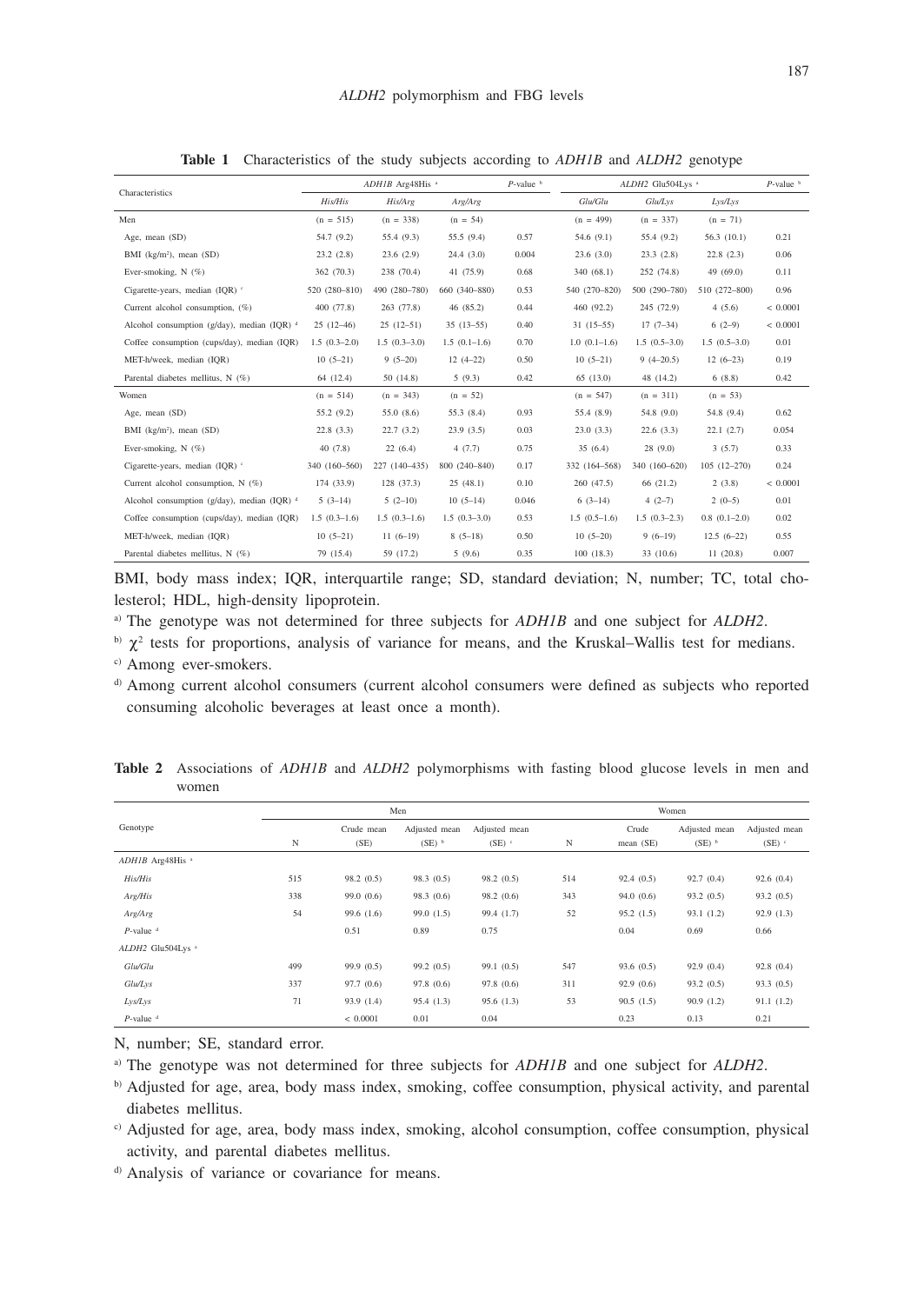Guang Yin *et al.*



**Fig. 1** Fasting blood glucose (FBG) levels in men (panel A) and women (panel B) according to alcohol consumption. FBG levels were adjusted for age, area, BMI, smoking, coffee consumption, physical activity, and parental diabetes mellitus. The values shown at the top of each bar are FBG levels (mean). The error bar shows the standard error (SE). The *P* for trend was 0.002 in men and 0.11 in women. The *P* for trend was determined by linear regression analysis, with ordinal numbers assigned to each category of alcohol consumption (0 = never, 1 = light, 2 = moderate, and 3 = heavy).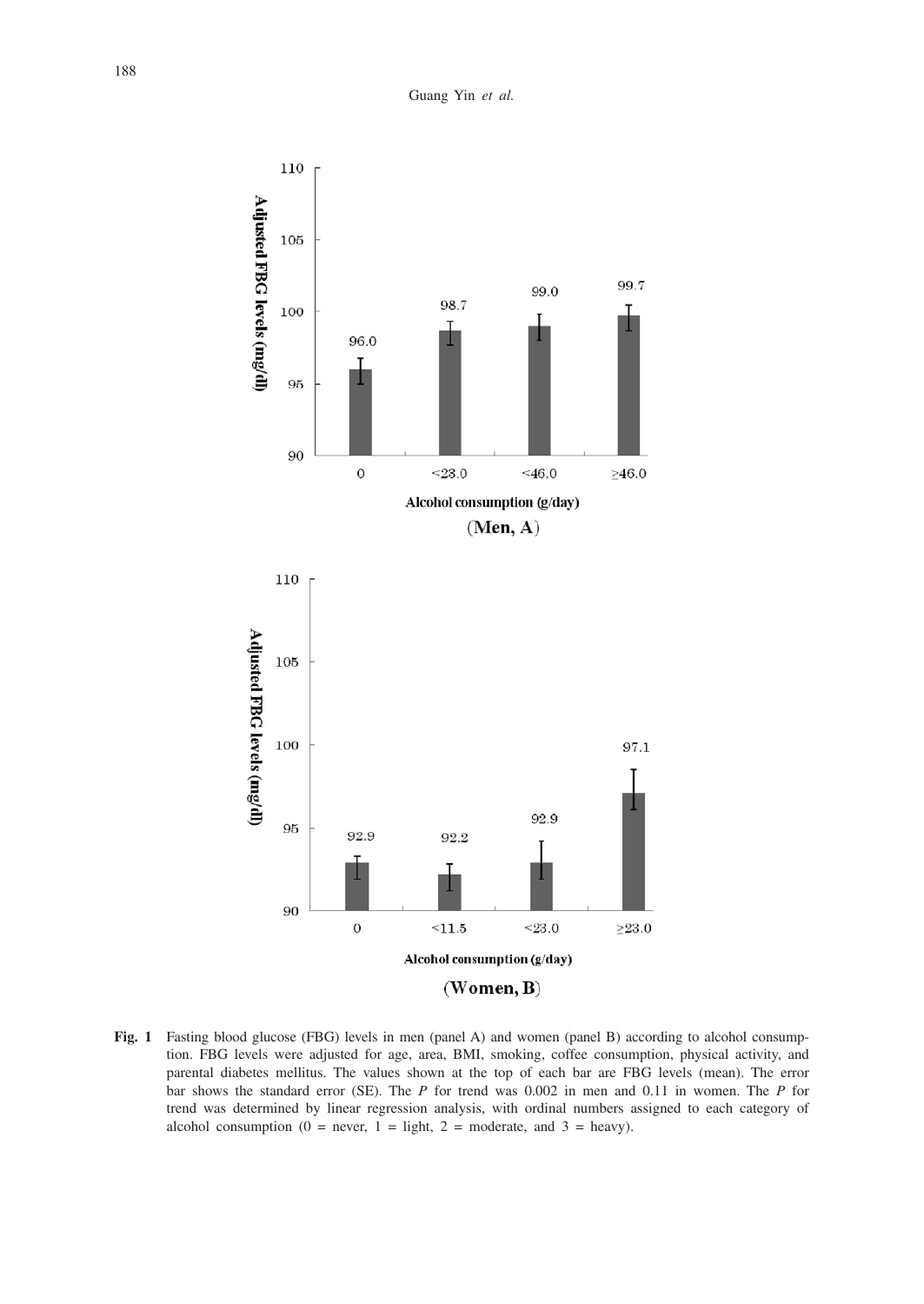| Alcohol       |                        | ADH1B Arg48His <sup>a</sup>          |     |                                      |        |                                      |                        |     | ALDH2 Glu504Lys <sup>a</sup>         |                |                                      |      |
|---------------|------------------------|--------------------------------------|-----|--------------------------------------|--------|--------------------------------------|------------------------|-----|--------------------------------------|----------------|--------------------------------------|------|
| consumption   |                        | His/His                              |     | Arg/His                              |        | Arg/Arg                              |                        |     | Glu/Glu                              |                | Glu/Lys+Lys/Lys                      |      |
| (g/day)       | N                      | Adjusted<br>mean $(SE)$ <sup>b</sup> | N   | Adjusted<br>mean $(SE)$ <sup>b</sup> | N      | Adjusted<br>mean $(SE)$ <sup>b</sup> |                        | N   | Adjusted<br>mean $(SE)$ <sup>b</sup> | N              | Adjusted<br>mean $(SE)$ <sup>b</sup> |      |
| Men           |                        |                                      |     |                                      |        |                                      |                        |     |                                      |                |                                      |      |
| Never use     | 105                    | 96.3(1.0)                            | 70  | 95.5(1.2)                            | $\tau$ | 97.5(3.8)                            | 0.83                   | 28  | 97.2(2.0)                            | 154            | 95.8(0.8)                            | 0.45 |
| < 23.0        | 172                    | 98.6 (0.8)                           | 109 | 98.6(1.0)                            | 16     | 99.9(2.8)                            | 0.96                   | 155 | 99.1(0.8)                            | 142            | 98.2 (0.9)                           | 0.60 |
| $23.0 - 45.9$ | 108                    | 99.7(1.0)                            | 60  | 97.7(1.3)                            | 11     | 99.8 (3.2)                           | 0.49                   | 122 | 99.6(1.0)                            | 57             | 97.9 (1.4)                           | 0.18 |
| $\geq 46.0$   | 94                     | 98.3(1.1)                            | 70  | 101.2(1.3)                           | 15     | 101.1(2.8)                           | 0.28                   | 142 | 99.7 (0.9)                           | 37             | 99.6 (1.8)                           | 0.63 |
| $P$ for trend |                        | $P = 0.06$                           |     | $P = 0.03$                           |        | $P = 0.62$                           |                        |     | $P = 0.45$                           |                | $P = 0.02$                           |      |
|               | Interaction $P = 0.35$ |                                      |     |                                      |        |                                      | Interaction $P = 0.38$ |     |                                      |                |                                      |      |
| Women         |                        |                                      |     |                                      |        |                                      |                        |     |                                      |                |                                      |      |
| Never use     | 334                    | 92.8(0.5)                            | 211 | 92.9(0.6)                            | 27     | 93.9(1.7)                            | 0.77                   | 279 | 93.0(0.5)                            | 294            | 92.9(0.5)                            | 0.93 |
| <11.5         | 104                    | 91.1(0.9)                            | 82  | 93.4(1.0)                            | 15     | 92.1(2.3)                            | 0.10                   | 155 | 92.3(0.7)                            | 47             | 91.3(1.3)                            | 0.30 |
| $11.5 - 22.9$ | 20                     | 94.4(2.0)                            | 15  | 92.0(2.2)                            | 4      | 92.3(4.2)                            | 0.42                   | 36  | 93.5(1.5)                            | 3              | 90.5(4.9)                            | 0.57 |
| $\geq 23.0$   | 25                     | 96.6(1.8)                            | 11  | 99.8 (2.7)                           | 5      | 92.7(4.3)                            | 0.65                   | 34  | 96.8(1.5)                            | $\overline{7}$ | 98.6 (3.5)                           | 0.16 |
| $P$ for trend |                        | $P = 0.21$                           |     | $P = 0.16$                           |        | $P = 0.25$                           |                        |     | $P = 0.13$                           |                | $P = 0.47$                           |      |
|               |                        | Interaction $P = 0.66$               |     |                                      |        |                                      |                        |     | Interaction $P = 0.46$               |                |                                      |      |

**Table 3** Associations of *ADH1B* and *ALDH2* polymorphisms with fasting blood glucose levels according to alcohol consumption status in men and women

N, number; SE, standard error.

a) The genotype was not determined for three subjects for *ADH1B* and one subject for *ALDH2*.

b) Adjusted for age, area, body mass index, smoking, coffee consumption, physical activity, and parental diabetes mellitus.

 $\degree$  Linear regression analysis with ordinal numbers (0, 1, and 2) assigned to each genotype.

with the *504Glu/Glu* genotype in men, but not in women (Table 2). FBG levels were also lower in individuals with the *ALDH2 504Lys* allele, even after adjusting for covariates including alcohol consumption.

Alcohol consumption was associated with elevated FBG levels compared with non-consumers in men (Fig. 1A). By contrast, light to moderate alcohol consumption was not associated with increased FBG levels compared with non-consumers in women (Fig. 1B). Former alcohol drinkers  $(n = 25)$  were excluded from this analysis. The distribution of alcohol consumption in men was 182 (21.7%), 297 (35.5%), 179 (21.4%), and 179 (21.4%) for non-consumers, < 23.0, 23.0–45.9, and  $\geq 46.0$  g/day, respectively. That in women was 574 (67.1%), 198 (23.1%), 43 (5.0%), and 41 (4.8%) for non-consumers,  $\langle 11.5, 11.5-22.9, 11.5-22.9, 11.5 \rangle$  g/day, respectively.

In analyses stratified by alcohol consumption status, the homozygous *ALDH2 504Lys* allele was combined with the heterozygous *ALDH2 504Lys* allele, because the rates of alcohol consumption were very low in these subjects. Also, former alcohol drinkers  $(n = 25)$  were excluded from this analysis. Alcohol consumption was associated with a dose-dependent increase in FBG levels in men with the *ALDH2 504Lys* allele ( $P_{\text{trend}} = 0.02$ ), but not in men with the *ALDH2 504Glu/ Glu* genotype ( $P_{\text{trend}} = 0.45$ ). However, the greater decreases in FBG with increasing alcohol consumption identified in men with the *ALDH2 504Lys* allele than in men with the *ALDH2 Glu/ Glu* genotype were not apparent, as the interaction was not statistically significant ( $P = 0.38$ ). There was no measurable interaction between *ADH1B* polymorphisms and alcohol consumption in either men or women (Table 3).

#### **DISCUSSION**

The present study showed that FBG levels were lower in men, but not in women, in those with the *ALDH2 504Lys* allele than in those without. Alcohol consumption was associated with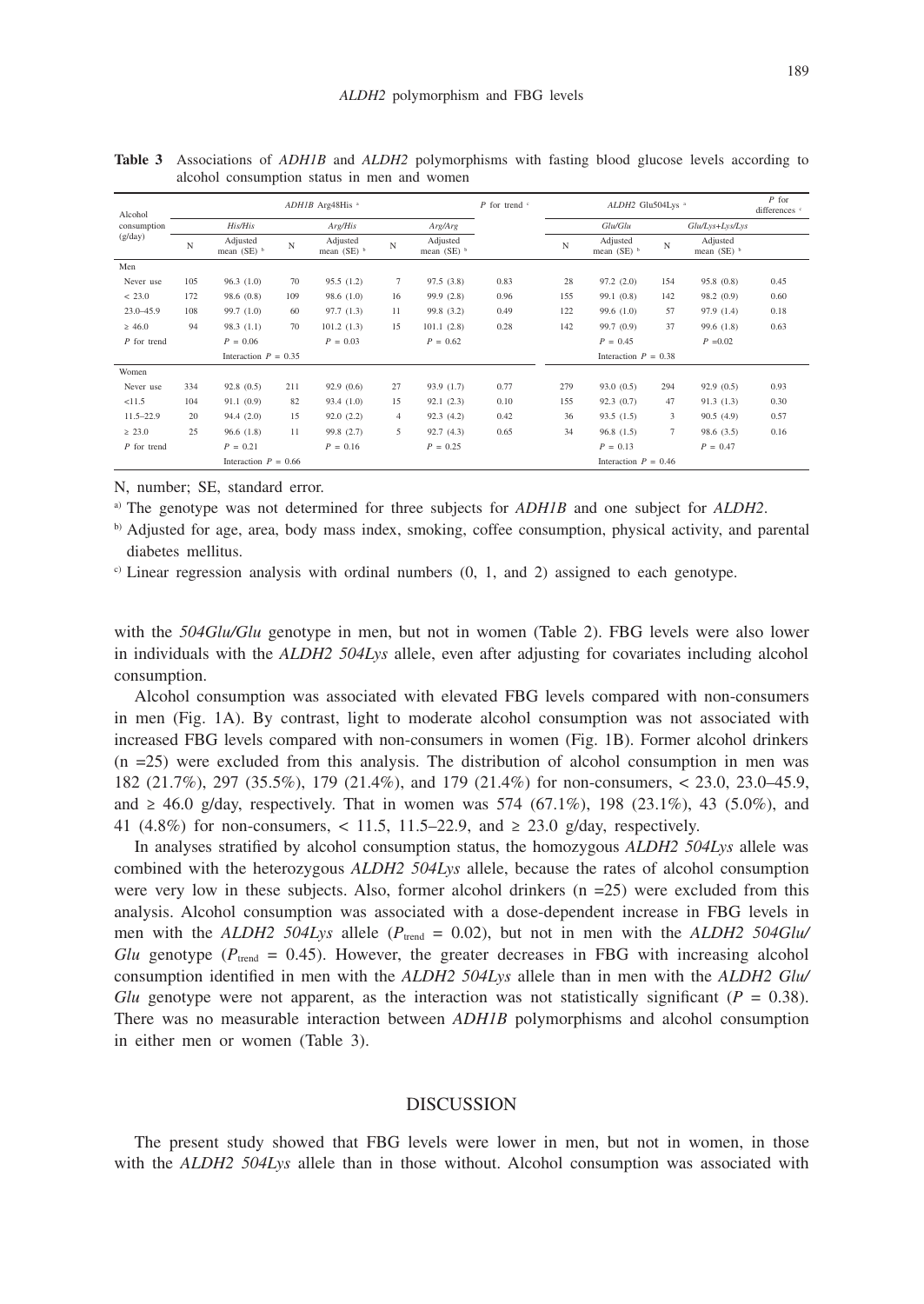a dose-dependent increase in FBG levels in men with the *ALDH2 504Lys* allele but not in men with the *ALDH2 504Glu/Glu* genotype. The *ADH1B* Arg48His polymorphism was not associated with FBG levels in either men or women.

The *ALDH2 504Lys* allele was associated with higher fasting plasma glucose levels in women with high alcohol consumption ( $\geq 5$  g/day)<sup>7</sup>. However, unlike this earlier observation, the present study showed that men with the *ALDH2 504Lys* allele may have lower FBG levels, whereas no change was observed in women. It is possible that individuals with the *ALDH2 504Lys* allele may follow more favorable lifestyle factors, such as abstaining from alcohol consumption. For example, in the present study, men with the *ALDH2 504Lys* allele reported greater coffee consumption, which is associated with decreased risk of type 2 diabetes<sup>16</sup>. It was reported that BMI is a risk factor for type 2 diabetes<sup>17</sup>, and individuals with the *ALDH2 504Lys* allele had lower BMI compared with individuals with the *ALDH2 504Glu/Glu* genotype in this study. Nevertheless, even when adjusting the potential confounders including alcohol consumption, the level of FBG was lower in the *ALDH2 504Lys/Lys* genotype. However, we also found that alcohol consumption was associated with a dose-dependent increase in FBG levels in men with the *ALDH2 504Lys* allele. This finding supports the results of a previous study in Japan in which the *ALDH2 504Lys* allele was associated with impaired glycemic control in patients with type 2 diabetes reporting habitual light-to-moderate alcohol consumption<sup>10</sup>. This result is particularly important in the context of diabetes prevention, because individuals with the *ALDH2 504Lys* allele should be encouraged to abstain from alcohol.

Alcohol consumption was associated with a dose-dependent increase in FBG levels in men. In contrast, light-to-moderate alcohol consumption was associated with lower FBG levels in women. Therefore, the association between alcohol consumption and risk of type 2 diabetes may differ between men and women in Japan. Several studies in Japanese men also reported that alcohol consumption was associated with an increased risk of type 2 diabetes<sup>9, 18, 19</sup>), but not in women.

The mechanisms for an association between *ALDH2* polymorphism and FBG levels, as well as an association between alcohol consumption and FBG levels, are still unknown. Because type 2 diabetes is associated with both insufficient insulin secretion and high insulin resistance, it appears likely that the alcohol-induced increase in blood glucose levels has adverse effects on one or both of those variables. Several studies have shown that ethanol causes insulin resistance in the liver and skeletal muscle by interfering with insulin signaling<sup>20-22)</sup>. In addition, several experimental studies have reported that chronic ethanol feeding in rodents causes pancreatic  $β$ -cell apoptosis<sup>23, 24)</sup> and decreases  $β$ -cell mass<sup>20, 25</sup>). One recent study reported that ethanol causes endoplasmic reticulum stress and impairment of insulin secretion in pancreatic β-cells26). However, one study reported that moderate alcohol consumption is associated with improved insulin sensitivity, reduced basal insulin secretion rate and a lower fasting glucagon concentration in women, but not men<sup>27)</sup>. Clearly, further studies in this area are needed.

The lack of an association between *ADH1B* Arg48His polymorphisms and FBG in the present study is consistent with an earlier cross-sectional study in Japan<sup>8)</sup>. That study found no differences in fasting plasma glucose or hemoglobin A<sub>1c</sub> concentrations among *ADH1B* genotypes. However, fasting plasma insulin concentrations were lower in men and women with the *ADH1B 48His/Arg* genotype than in those with the *48His/His* genotype, although there was no difference in alcohol consumption between the *48His/His* and *48His/Arg* genotypes. In the present study, we could not analyze the possible associations of these polymorphisms with hemoglobin A1c or plasma insulin concentrations, because these parameters were not measured in a sufficient number of subjects. Another study reported that fasting plasma glucose concentrations were higher in men with the *ADH1B 48Arg/Arg* genotype than in those with the *His/His* or *His/Arg* genotype, when alcohol consumption was high  $(≥ 10 g/day)<sup>7</sup>$ . However, the sample size of that study was small.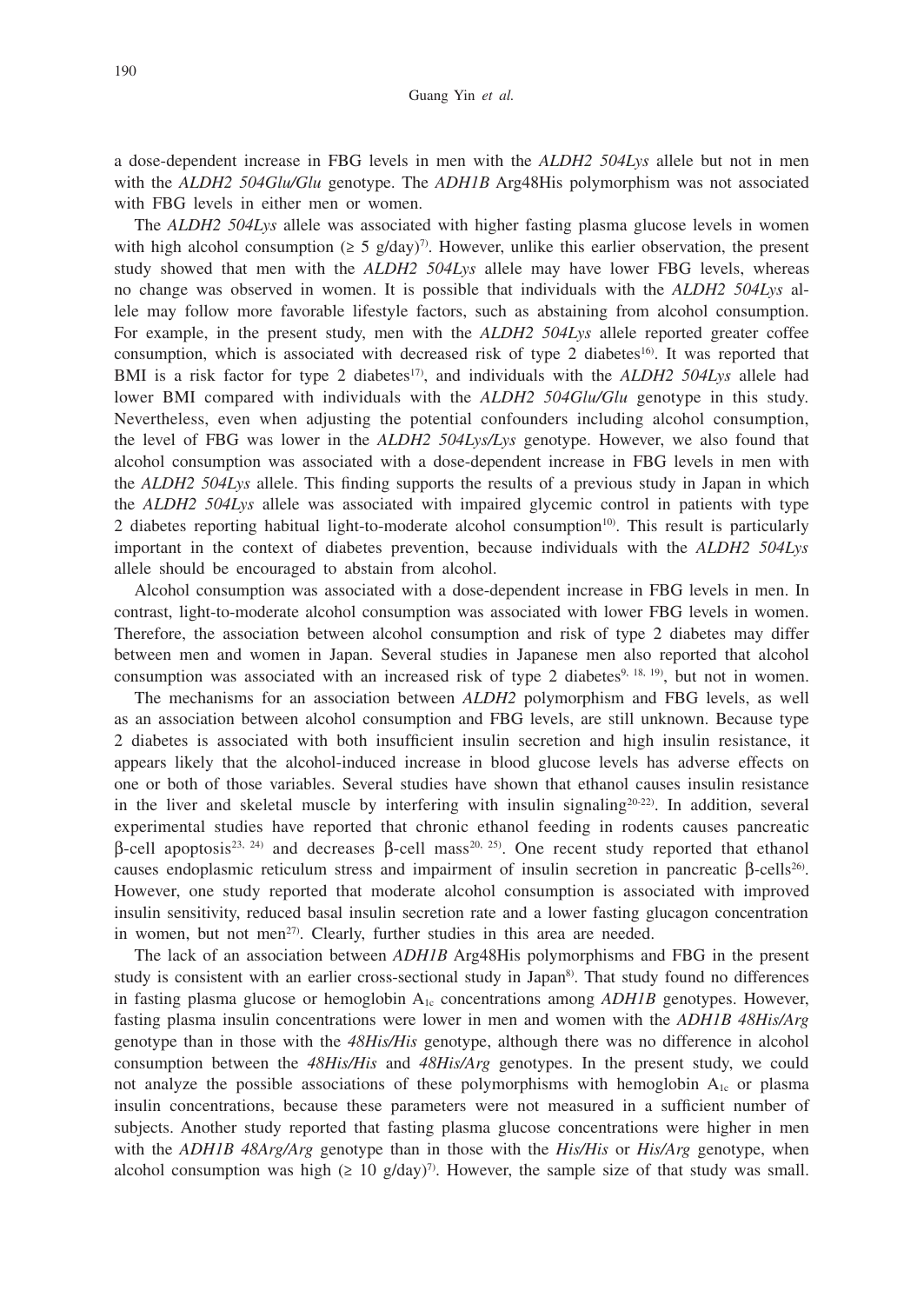The *ADH1C 349Ile* allele, which is associated with fast oxidation of ethanol, was reported to decrease the risk of type 2 diabetes associated with alcohol consumption in the United States<sup>28)</sup>. Those results suggest that acetate, the end product of alcohol oxidation, is involved in the protective association between alcohol and type 2 diabetes. The *ADH1C* Ile349Val polymorphism was not assessed in the present study because the *ADH1C 349Val* allele is extremely rare in Japanese individuals<sup>5</sup>. The *ADH1B* Arg48His polymorphism is in linkage disequilibrium with the *ADH1C* Ile349val polymorphism in Asian and Caucasian individuals<sup>29, 30</sup>. Therefore, the present results do not fully support the hypothesis that fast alcohol oxidation confers protection against the risk of type 2 diabetes associated with alcohol consumption.

There are several advantages and limitations of this study. The study subjects were representative of Japanese men and women in the general population. The frequencies of *ADH1B 48Arg* (25%) and *ALDH2 504Lys* (25%) alleles were similar to those reported in other general Japanese populations<sup>31, 32</sup>. However, an attrition bias is possible in cross-sectional studies. It is desirable that we should evaluate the association of these polymorphisms with hemoglobin  $A_{1c}$  or C-peptide, because those biomarkers are more stable than either FBG levels or insulin. However, the study only assessed the association between FBG levels and alcohol-related polymorphisms, because those other biomarkers were not measured in a sufficient number of subjects.

Blood samples obtained equal to and more than 3 h after the last meal were defined as fasting samples in this study. Nevertheless, similar results were obtained when we restricted the analysis to subjects (1546 total; men 794, women 752) with blood samples obtained 8 h after a meal and subjects (1405 total; men 726, women 679) with blood samples obtained 12 h after a meal. For the 8 h after a meal group, FBG levels  $(mg/dL)$  (SE) were 99.5 (0.6), 97.8 (0.6), and 95.1 (1.4) for the *ALDH2* genotypes of Glu/GLu, Glu/Lys and Lys/Lys, respectively (*P*-value was  $0.02$ ). For the 12 h after a meal group, FBG levels (SE) were  $99.4$   $(0.6)$ ,  $97.8$   $(0.7)$ , and 95.1 (1.4) mg/dL for the *ALDH2* genotypes of Glu/GLu, Glu/Lys, and Lys/Lys, respectively. It was also statistically significant  $(P = 0.01)$ .

Taken together, the present findings suggest that *ALDH2* genotypes are associated with different FBG levels through alcohol consumption in Japanese men. The interaction of *ALDH2* polymorphisms in the association between alcohol consumption and FBG levels warrants further investigation.

### ACKNOWLEDGMENTS

This study was supported in part by Grants-in-Aid for Scientific Research from the Japanese Ministry of Education, Culture, Sports, Science and Technology (Nos. 17015018 and 221S0001), and Grants-in-Aid for Scientific Research (C) from the Japan Society for the Promotion of Science (No. 15K08718). The authors thank Mr. Kyota Ashikawa, Ms. Tomomi Aoi, and the other members of the Laboratory for Genotyping Development, Center for Genomic Medicine, RIKEN, for support with genotyping. The authors also thank Ms. Yoko Mitsuda, Ms. Keiko Shibata, and Ms. Etsuko Kimura at the Department of Preventive Medicine, Nagoya University Graduate School of Medicine.

#### CONFLICT OF INTEREST

The authors declare that there is no duality of interest.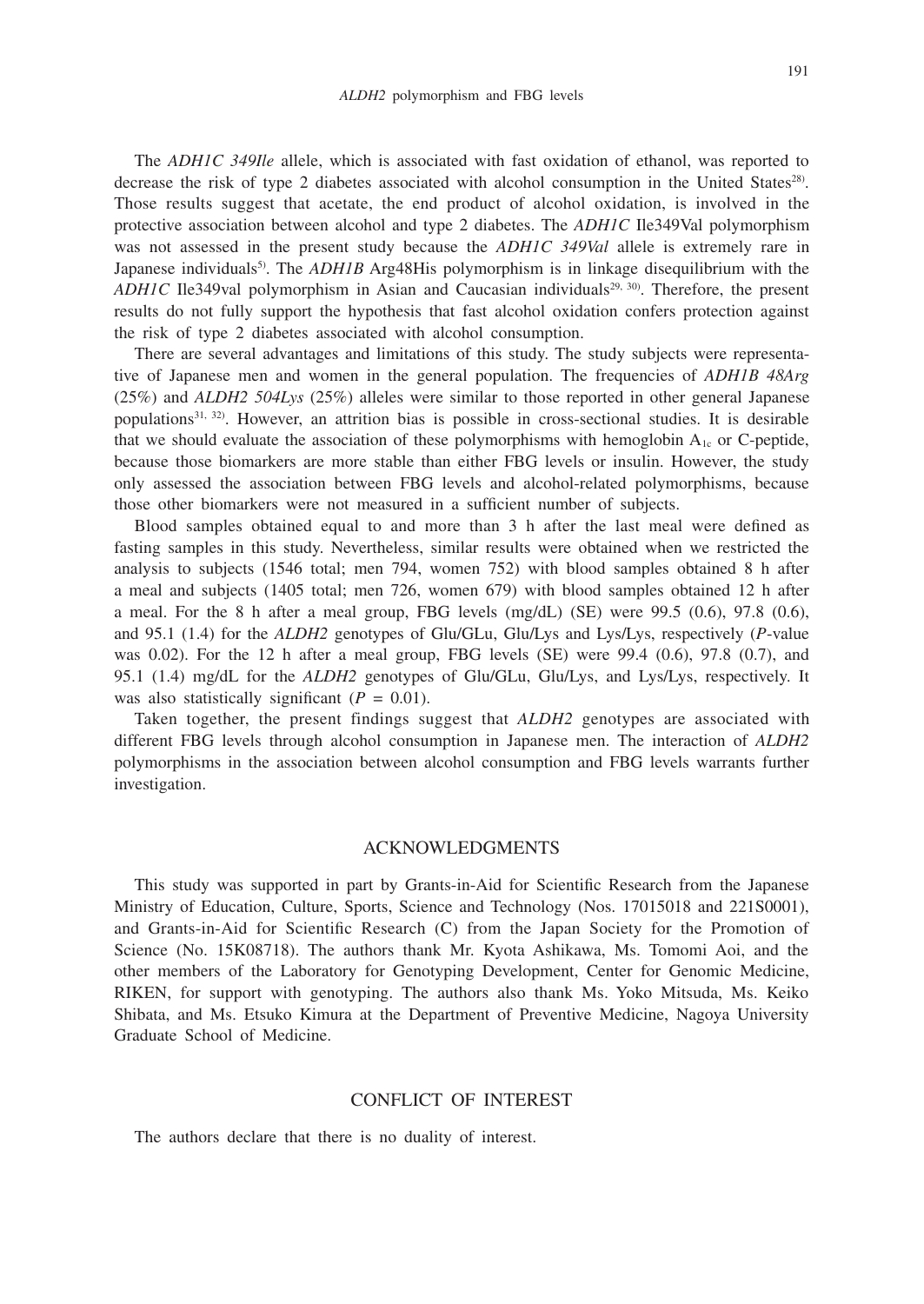### **REFERENCES**

- 1) Koppes LL, Dekker JM, Hendriks HF, Bouter LM, Heine RJ. Moderate alcohol consumption lowers the risk of type 2 diabetes: a meta-analysis of prospective observational studies. *Diabetes Care*, 2005; 28: 719–725.
- 2) Seike N, Noda M, Kadowaki T. Alcohol consumption and risk of type 2 diabetes mellitus in Japanese: a systematic review. *Asia Pac J Clin Nutr*, 2008; 17: 545–551.
- 3) Osier MV, Pakstis AJ, Soodyall H, Comas D, Goldman D, Odunsi A, *et al.* A global perspective on genetic variation at the ADH genes reveals unusual patterns of linkage disequilibrium and diversity. *Am J Hum Genet*, 2002; 71: 84–99.
- 4) Yoshida A, Hsu LC, Yasunami M. Genetics of human alcohol-metabolizing enzymes. *Prog Nucleic Acid Res Mol Biol*, 1991; 40: 255–287.
- 5) Brennan P, Lewis S, Hashibe M, Bell DA, Boffetta P, Bouchardy C, *et al.* Pooled analysis of alcohol dehydrogenase genotypes and head and neck cancer: a HuGE review. *Am J Epidemiol*, 2004; 159: 1–16.
- 6) Takeshita T, Morimoto K, Mao X, Hashimoto T, Furuyama J. Characterization of the three genotypes of low Km aldehyde dehydrogenase in a Japanese population. *Hum Genet*, 1994; 94: 217–223.
- 7) Dakeishi M, Murata K, Sasaki M, Tamura A, Iwata T. Association of alcohol dehydrogenase 2 and aldehyde dehydrogenase 2 genotypes with fasting plasma glucose levels in Japanese male and female workers. *Alcohol Alcohol*, 2008; 43: 143–147.
- 8) Suzuki Y, Ando F, Ohsawa I, Shimokata H, Ohta S. Association of alcohol dehydrogenase 2\*1 allele with liver damage and insulin concentration in the Japanese. *J Hum Genet*, 2006; 51: 31–37.
- 9) Yin G, Ohnaka K, Morita M, Tabata S, Tajima O, Kono S. Genetic polymorphisms of alcohol dehydrogenase and aldehyde dehydrogenase, alcohol use and type 2 diabetes in Japanese men. *Epidemiology Research International*, 2011; 2011: 1–8.
- 10) Murata C, Suzuki Y, Muramatsu T, Taniyama M, Atsumi Y, Matsuoka K, *et al.* Inactive aldehyde dehydrogenase 2 worsens glycemic control in patients with type 2 diabetes mellitus who drink low to moderate amounts of alcohol. *Alcohol Clin Exp Res*, 2000; 24: 5S–11S.
- 11) Yamaguchi S, Yamada Y, Matsuo H, Segawa T, Watanabe S, Kato K, *et al.* Gender differences in the association of gene polymorphisms with type 2 diabetes mellitus. *Int J Mol Med*, 2007; 19: 631–637.
- 12) Hamajima N. The Japan Multi-Institutional Collaborative Cohort Study (J-MICC Study) to detect geneenvironment interactions for cancer. *Asian Pac J Cancer Prev*, 2007; 8: 317–323.
- 13) Wakai K, Hamajima N, Okada R, Naito M, Morita E, Hishida A, *et al.* Profile of participants and genotype distributions of 108 polymorphisms in a cross-sectional study of associations of genotypes with lifestyle and clinical factors: a project in the Japan Multi-Institutional Collaborative Cohort (J-MICC) Study. *J Epidemiol*, 2011; 21: 223–235.
- 14) Osamu Wada, Akiyuki Ohkubo, Naokazu Nagata, Yoshio Yazaki., ed. *Guide of clinical examination*. Editorial Board of Medical Practice 1999–2000, Bun kou dou. p550.
- 15) Ohnishi Y, Tanaka T, Ozaki K, Yamada R, Suzuki H, Nakamura Y. A high-throughput SNP typing system for genome-wide association studies. *J Hum Genet*, 2001; 46: 471–477.
- 16) van Dam RM, Hu FB. Coffee consumption and risk of type 2 diabetes: a systematic review. *JAMA*, 2005; 294: 97–104.
- 17) Hartemink N, Boshuizen HC, Nagelkerke NJ, Jacobs MA, van Houwelingen HC. Combining risk estimates from observational studies with different exposure cutpoints: a meta-analysis on body mass index and diabetes type 2. *Am J Epidemiol*, 2006; 163: 1042–1052.
- 18) Waki K, Noda M, Sasaki S, Matsumura Y, Takahashi Y, Isogawa A, *et al.* Alcohol consumption and other risk factors for self-reported diabetes among middle-aged Japanese: a population-based prospective study in the JPHC study cohort I. *Diabet Med*, 2005; 22: 323–331.
- 19) Tsumura K, Hayashi T, Suematsu C, Endo G, Fujii S, Okada K. Daily alcohol consumption and the risk of type 2 diabetes in Japanese men: the Osaka Health Survey. *Diabetes Care*, 1999; 22: 1432–1437.
- 20) Zhao LN, Hao LP, Yang XF, Ying CJ, Yu D, Sun XF. The diabetogenic effects of excessive ethanol: reducing beta-cell mass, decreasing phosphatidylinositol 3-kinase activity and GLUT-4 expression in rats. *Br J Nutr*, 2009; 101: 1467–1473.
- 21) Onishi Y, Honda M, Ogihara T, Sakoda H, Anai M, Fujishiro M, *et al.* Ethanol feeding induces insulin resistance with enhanced PI 3-kinase activation. *Biochem Biophys Res Commun*, 2003; 303: 788–794.
- 22) Sasaki Y, Wands JR. Ethanol impairs insulin receptor substrate-1 mediated signal transduction during rat liver regeneration. *Biochem Biophys Res Commun*, 1994; 199: 403–409.
- 23) Dembele K, Nguyen KH, Hernandez TA, Nyomba BL. Effects of ethanol on pancreatic beta-cell death: interaction with glucose and fatty acids. *Cell Biol Toxicol*, 2009; 25: 141–152.